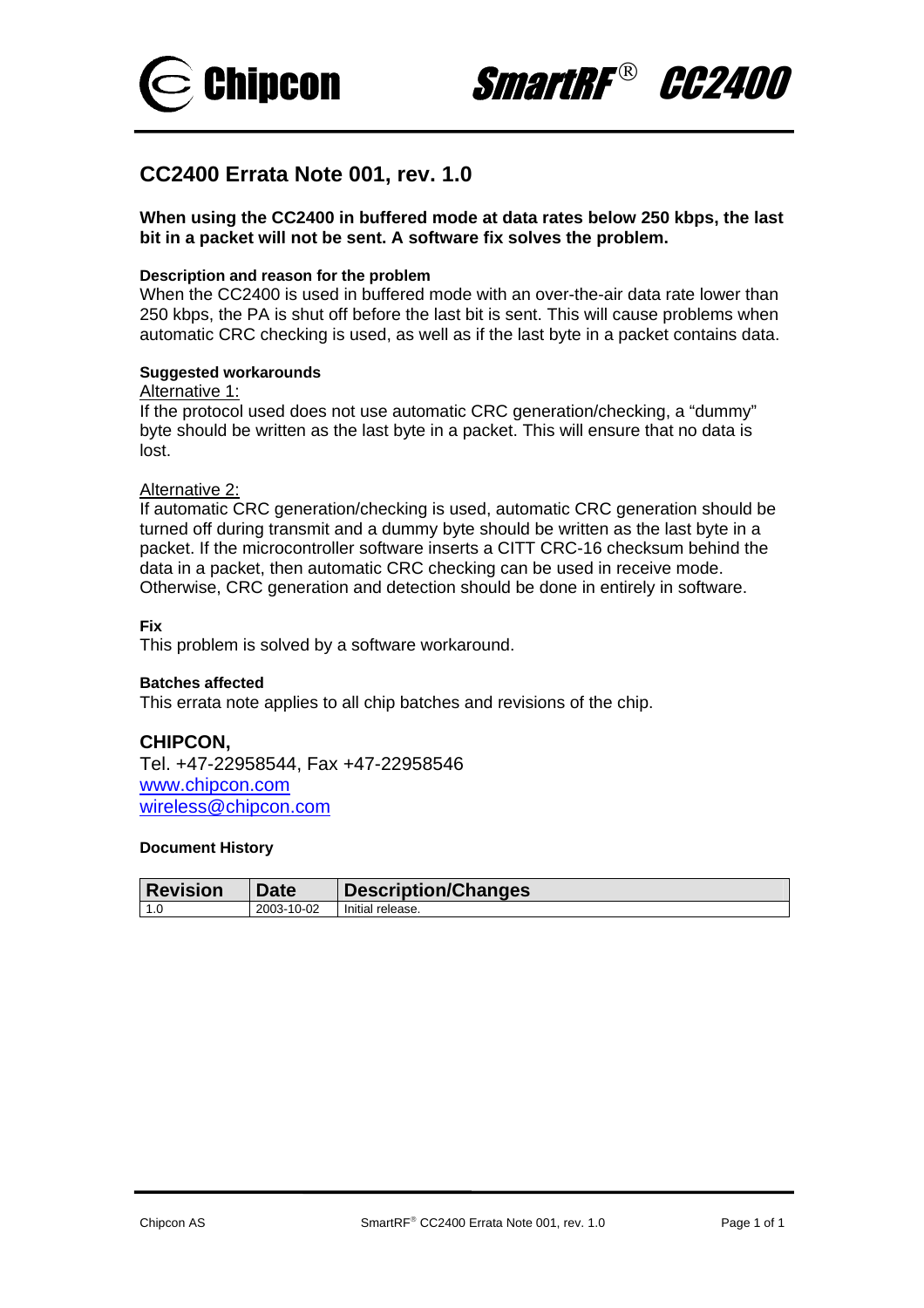

**Chipcon** *SmartRF CC2400*

# **CC2400 Errata Note 002, rev. 1.0**

# **Slow receive start up times for the CC2400 can lead to packet loss. A software workaround fixes the problem.**

## **Description and reason for the problem**

Long start-up times (up to a millisecond) of the CC2400 receiver chain have been observed. This happens mainly at low temperatures and low supply voltage, but might also occur at other operating conditions.

No fix is needed if the receiver is put in RX for a minimum of 1ms before any data is to be received. Otherwise, the following workaround should be used:

#### **Suggested workaround**

Turn the LNA and MIXERs on at least 10us before the start of RX by using the MANAND register (set the first bit to zero).

Example:

- 1. Before RX, set bit 0 in the MANAND register to 0. This overrides the power down signal to the LNA and MIXERs, and turns them on.
- 2. Wait 10us.
- 3. Turn on RX.
- 4. Set the bit back to 1. The LNA and MIXERs will now be turned off after RX, as normal.

For applications that are not power critical, the LNA and MIXERs can be kept on during TX and standby to simplify the design. This does not affect TX in any way other than the related increase in current consumption.

## **Fix**

This problem is solved by a software workaround.

#### **Batches affected**

This errata note applies to all chip batches and revisions of the chip.

# **CHIPCON,**

Tel. +47-22958544, Fax +47-22958546 www.chipcon.com wireless@chipcon.com

| <b>Revision</b> | Date       | Description/Changes |
|-----------------|------------|---------------------|
| $\vert$ 1.0     | 2003-12-11 | Initial Release.    |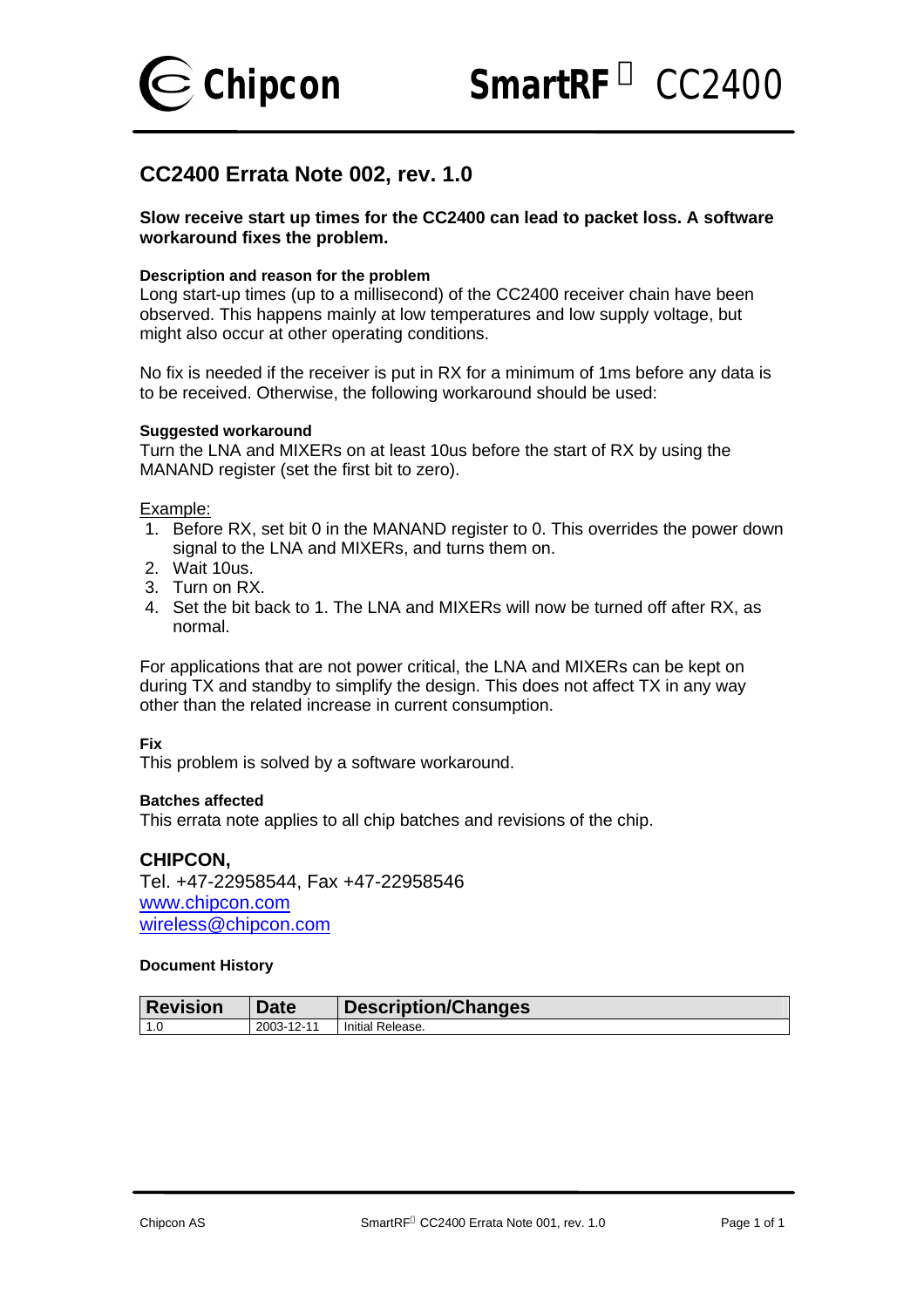

Chipcon SmartRF<sup>®</sup> CC2400

# **CC2400 Errata Note 003, rev. 1.0**

**Bit number 5,** *CS\_ABOVE\_THRESHOLD\_N***, in the status byte returned during address transfer will always return a static "1".** 

#### **Description and reason for the problem**

The *CS\_ABOVE\_THRESHOLD\_N* bit will return a value equal to "1" under all operating conditions although the actual RSSI level is above the user defined RSSI threshold. This implies that *CS\_ABOVE\_THRESHOLD\_N* cannot be used as a carrier sense flag indicating whether the RSSI is above the threshold set by *RSSI\_CS\_THRES[7:2]* within the RSSI Status and Control Register.

One of the following workarounds can be used:

## **Suggested workaround**

# Alternative 1:

The RSSI features a programmable carrier sense indicator that can be made available as an output on either the GIO1 or the GIO6 pin by using the IOCFGregister. One of these pins can be used to indicate when the RSSI value exceeds the user-programmed threshold. This method is the fastest way of evaluating the RSSI as it appears almost instantaneously.

# Alternative 2:

The RSSI level is available in digital format and can be read via the 4-wire SPI interface. Within a microcontroller this value can be stored and then compared with the threshold value. Storing the threshold value within the microcontroller will save one read operation, thus providing a faster carrier sense flag indication than the alternative approach implying that also the threshold value is read from the CC2400.

#### **Fix**

Using one of the above-suggested workarounds solves this problem.

#### **Batches affected**

This errata note applies to all chip batches and revisions of the chip.

## **CHIPCON,**

Tel. +47-22958544, Fax +47-22958546 [www.chipcon.com](http://www.chipcon.com/) [wireless@chipcon.com](mailto:wireless@chipcon.com)

| ∣ Revision  | Date       | <b>Description/Changes</b> |
|-------------|------------|----------------------------|
| 11 C<br>ں ا | 2004-06-10 | <b>Initial Release</b>     |